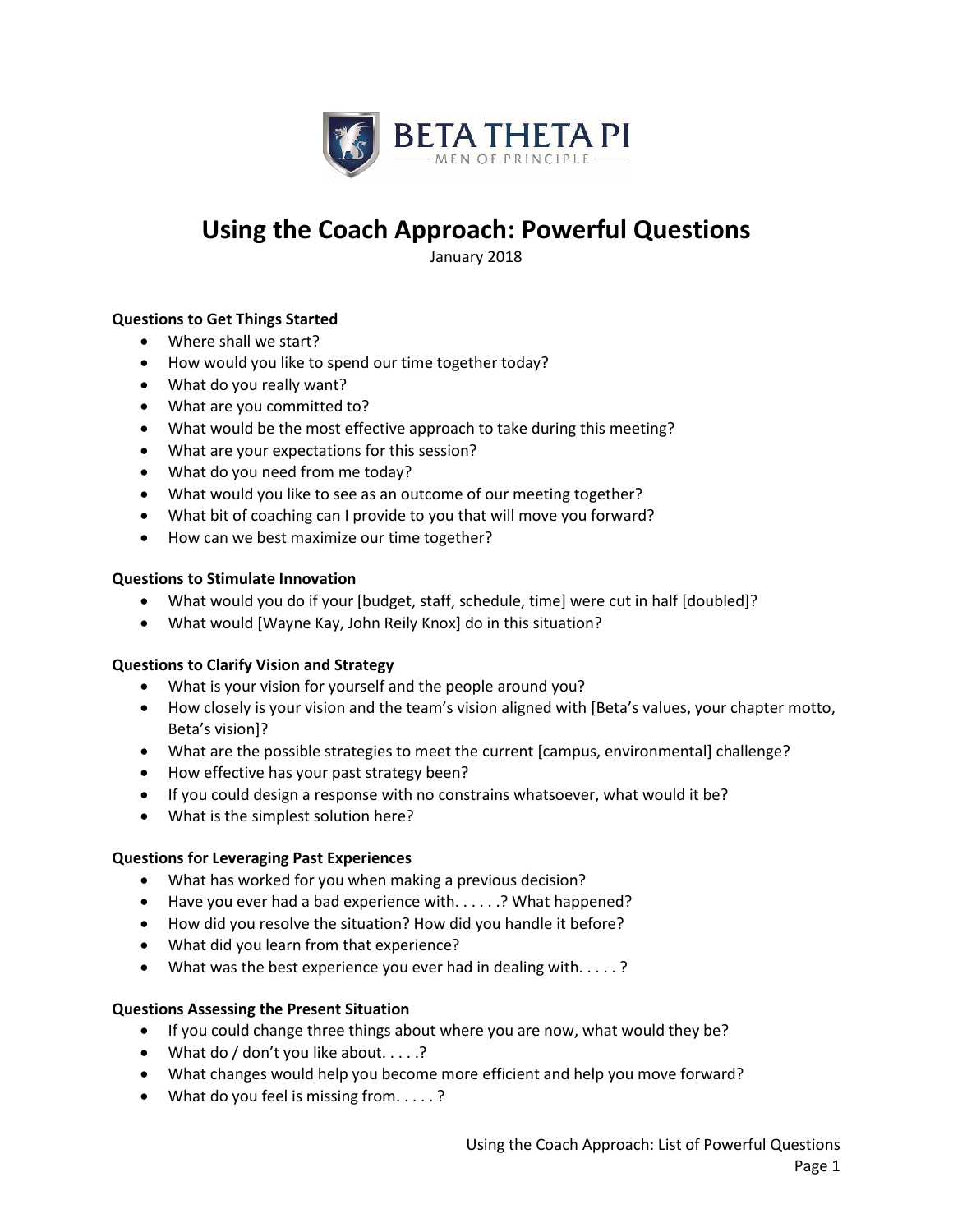- What do you want to change right now?
- How satisfied are you about your results so far?
- What do you like about.....?
- How is this situation effecting you?
- What is / isn't working for you right now?

## **Questions to Clarify the Conversation**

- I'm not exactly sure I understand. Can you say that in a different way?
- Can you give me an example of what you mean by that?
- I'm still unclear on what you are looking for. Can you talk more about what you want to have happen next?
- Would you clarify that for me please?

## **Questions to Forward the Action**

- What steps are necessary to move this idea forward?
- What steps will you assume responsibility for?
- What is the best way to bridge the current gap between where you are and where you need to be?
- Who else needs to be involved to ensure [the project's] success?
- What are the obstacles to success that need to be eliminated?

## **Questions to Provide Support**

- What would make the biggest impact and help to ensure your success?
- What resources are you missing that would make a difference?
- What support do you need right now?

## **Questions to Keep the Conversation Moving**

- May I interrupt you?
- May I comment?
- What is missing here?
- May I share the best of my thinking on that?
- May I ask that you adjust your course of action at this point?
- May I push you a bit here?
- What are you not saying?
- What else do you have to say about that?
- Will you please tell me more about that?
- What else is true?

## **Questions to Promote Personal Development**

- Where is your motivation coming from?
- What milestone would you label this on your path of development?
- What aspect of your personality might be helping or hindering your progress?
- What improvement do you expect to realize if these changes were implemented?
- What is the payoff for the pain you're experiencing?
- With whom do you need to communicate to take care of that?
- Does it feel like you're on the right track?